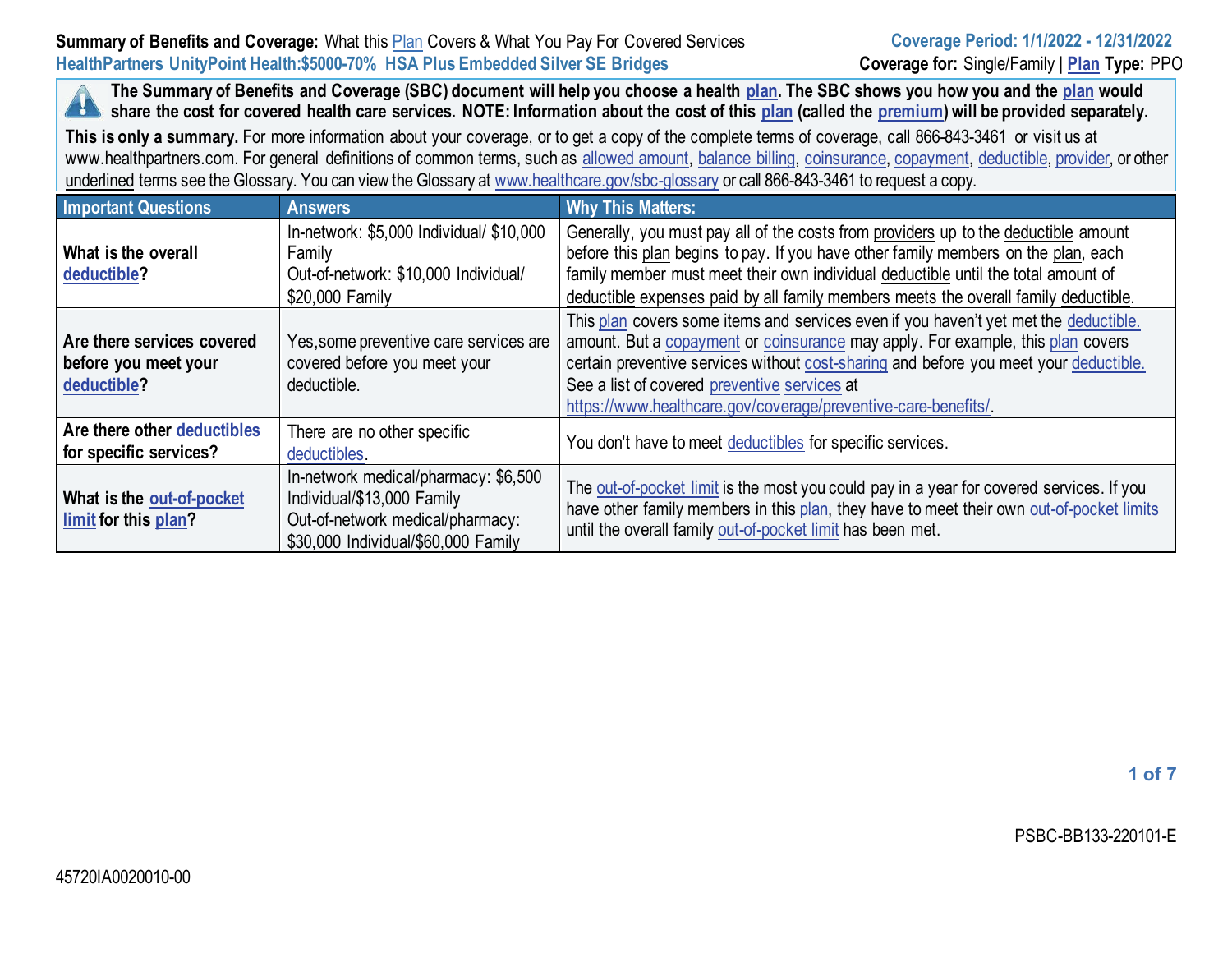| <b>Important Questions</b>                          | <b>Answers</b>                                                                                                          | <b>Why This Matters:</b>                                                                                                                                                                                                                                                                                                                                                                                                                                                             |
|-----------------------------------------------------|-------------------------------------------------------------------------------------------------------------------------|--------------------------------------------------------------------------------------------------------------------------------------------------------------------------------------------------------------------------------------------------------------------------------------------------------------------------------------------------------------------------------------------------------------------------------------------------------------------------------------|
| What is not included in the<br>out-of-pocket limit? | Premium, balance-billed charges (unless<br>balanced billing is prohibited), and health<br>care this plan doesn't cover. | Even though you pay these expenses, they don't count toward the out-of-pocket limit.                                                                                                                                                                                                                                                                                                                                                                                                 |
| Will you pay less if you<br>use a network provider? | Yes, See<br>www.healthpartnersunitypoint.com/bridges<br>or call 1-866-843-3461 for a list of in-<br>network providers.  | This plan uses a provider network. You will pay less if you use a provider in the plan's<br>network. You will pay the most if you use an out-of-network provider, and you might<br>receive a bill from a provider for the difference between the provider's charge and what<br>your plan pays (balance billing). Be aware, your network provider might use an out-of-<br>network provider for some services (such as lab work). Check with your provider<br>before you get services. |
| Do you need a referral to<br>see a specialist?      | No                                                                                                                      | You can see the in-network specialist you choose without a referral.                                                                                                                                                                                                                                                                                                                                                                                                                 |

 $\mathbf{r}$ 

All **[copayment](https://www.healthcare.gov/sbc-glossary/#copayment)** and **[coinsurance](https://www.healthcare.gov/sbc-glossary/#coinsurance)** costs shown in this chart are after your **[deductible](https://www.healthcare.gov/sbc-glossary/#deductible)** has been met, if a **[deductible](https://www.healthcare.gov/sbc-glossary/#deductible)** applies.

31 day supply retail / 93 day supply mail order.Formulary insulin covered with no member cost-sharing after a \$25 benefit cap per prescription per month.

|                                                              |                                                     |                                                                                                                                                                                                                                                                      | <b>What You Will Pay</b>                                                         |                                                                                                                                                                                |
|--------------------------------------------------------------|-----------------------------------------------------|----------------------------------------------------------------------------------------------------------------------------------------------------------------------------------------------------------------------------------------------------------------------|----------------------------------------------------------------------------------|--------------------------------------------------------------------------------------------------------------------------------------------------------------------------------|
| <b>Common</b><br><b>Medical Event</b>                        | <b>Services You May Need</b>                        | <b>Network Provider</b><br>(You will pay the<br>least)                                                                                                                                                                                                               | <b>Out-of-Network Provider</b><br>(You will pay the most)                        | Limitations, Exceptions, and Other Important<br><b>Information</b>                                                                                                             |
| If you visit a health<br>care provider's<br>office or clinic | Primary care visit to treat an<br>injury or illness | Primary Office Visit:<br>No Charge for the first<br>three visits and 30%<br>coinsurance thereafter<br>Convenience Care: No<br>Charge for the first<br>three visits and 30%<br>coinsurance thereafter<br>UnityPoint Health<br>Virtual Care or<br>Virtuwell: No charge | Primary Office Visit: 50%<br>coinsurance<br>Convenience Care: 50%<br>coinsurance | Each family member's first three combined office or<br>urgent care visits are free. Other services like lab,<br>x-rays, MRI/CT scans are covered at<br>deductible/coinsurance. |
|                                                              | <b>Specialist visit</b>                             | No Charge for the first<br>three visits and 30%<br>coinsurance thereafter                                                                                                                                                                                            | 50% coinsurance                                                                  | Each family member's first three combined office or<br>urgent care visits are free. Other services like lab,<br>x-rays, MRI/CT scans are covered at<br>deductible/coinsurance. |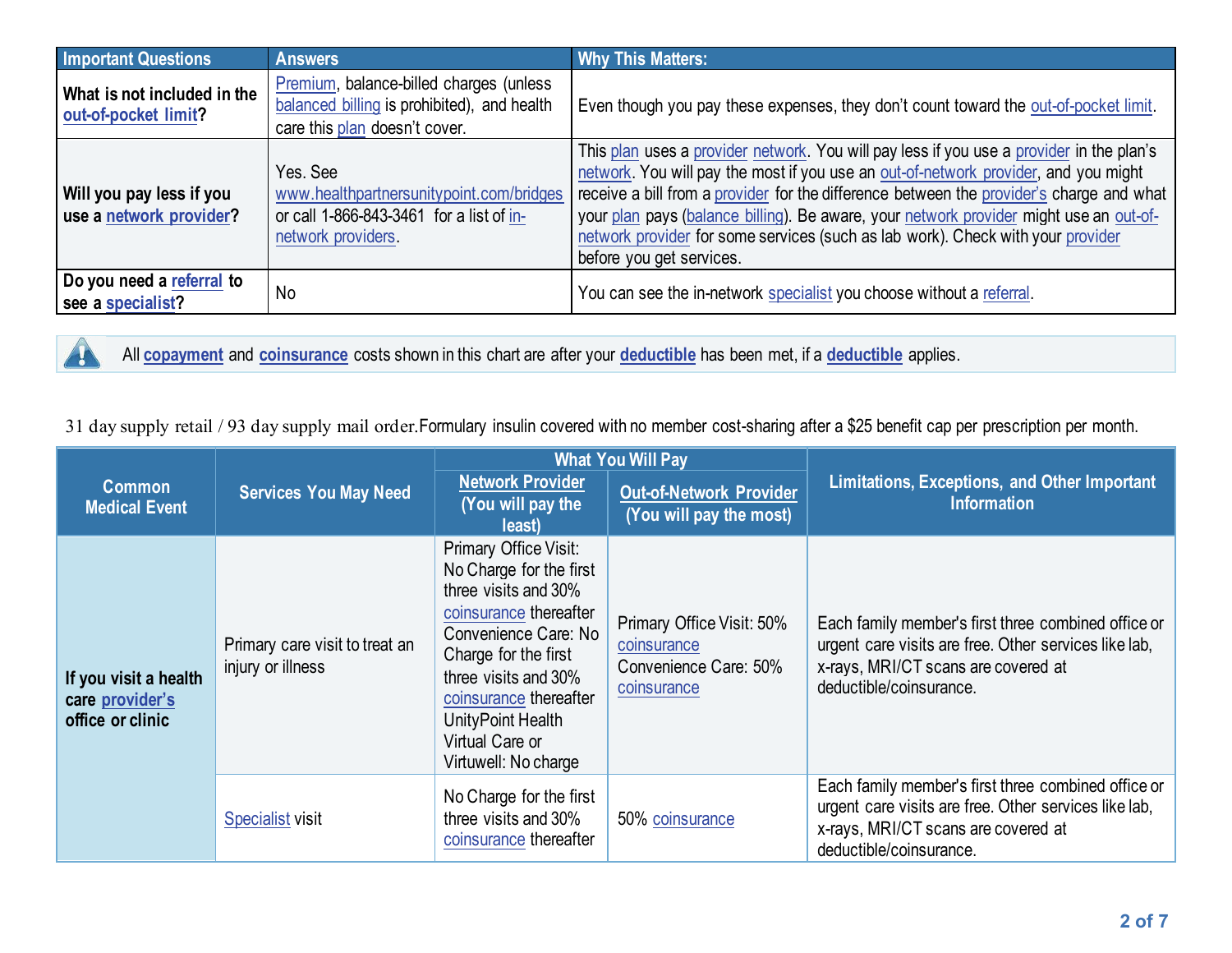|                                                                                                                                                                        |                                              |                                                                                                                                                                                                                                                                                                                                   | <b>What You Will Pay</b>                                                                                                         |                                                                                                                                                                       |  |
|------------------------------------------------------------------------------------------------------------------------------------------------------------------------|----------------------------------------------|-----------------------------------------------------------------------------------------------------------------------------------------------------------------------------------------------------------------------------------------------------------------------------------------------------------------------------------|----------------------------------------------------------------------------------------------------------------------------------|-----------------------------------------------------------------------------------------------------------------------------------------------------------------------|--|
| <b>Common</b><br><b>Medical Event</b>                                                                                                                                  | <b>Services You May Need</b>                 | <b>Network Provider</b><br>(You will pay the<br>least)                                                                                                                                                                                                                                                                            | <b>Out-of-Network Provider</b><br>(You will pay the most)                                                                        | <b>Limitations, Exceptions, and Other Important</b><br><b>Information</b>                                                                                             |  |
|                                                                                                                                                                        | Preventive care/screening/<br>immunization   | No charge                                                                                                                                                                                                                                                                                                                         | 50% coinsurance                                                                                                                  | You may have to pay for services that aren't<br>preventive. Ask your provider if the services<br>needed are preventive. Then check what your plan<br>will pay for.    |  |
|                                                                                                                                                                        | Diagnostic test (x-ray, blood<br>work)       | 30% coinsurance                                                                                                                                                                                                                                                                                                                   | 50% coinsurance                                                                                                                  | None                                                                                                                                                                  |  |
| If you have a test                                                                                                                                                     | Imaging (CT/PET scans,<br>MRI <sub>s</sub> ) | 30% coinsurance                                                                                                                                                                                                                                                                                                                   | 50% coinsurance                                                                                                                  | None                                                                                                                                                                  |  |
| If you need drugs<br>to treat your illness<br>or condition<br>More information<br>about <b>prescription</b><br>drug coverage is<br>available at<br>healthpartners.com/ | Generic drugs                                | Formulary: \$30<br>copay/Per<br>Prescription,<br>Deductible does not<br>apply at retail, \$90<br>copay/per 93 day<br>supply, Deductible<br>does not apply at mail<br>Non-formulary: \$125<br>copay/Per<br>Prescription,<br>Deductible does not<br>apply \$375 copay/per<br>93 day supply,<br>Deductible does not<br>apply at mail | Formulary: 50%<br>coinsurance at retail, mail<br>not covered<br>Non-formulary: 50%<br>coinsurance at retail, mail<br>not covered | 31 day supply retail / 93 day supply mail order.<br>Formulary insulin covered with no member cost-<br>sharing after a \$25 benefit cap per prescription per<br>month. |  |
| genericsadvantagerx                                                                                                                                                    | Formulary brand drugs                        | \$60 copay/Per<br>Prescription,<br>Deductible does not<br>apply at retail, \$180<br>copay/per 93 day<br>supply, Deductible<br>does not apply at mail                                                                                                                                                                              | 50% coinsurance at retail,<br>mail not covered                                                                                   |                                                                                                                                                                       |  |
|                                                                                                                                                                        | Non-formulary brand drugs                    | \$125 copay/Per<br>Prescription,<br>Deductible does not                                                                                                                                                                                                                                                                           | 50% coinsurance at retail,<br>mail not covered                                                                                   |                                                                                                                                                                       |  |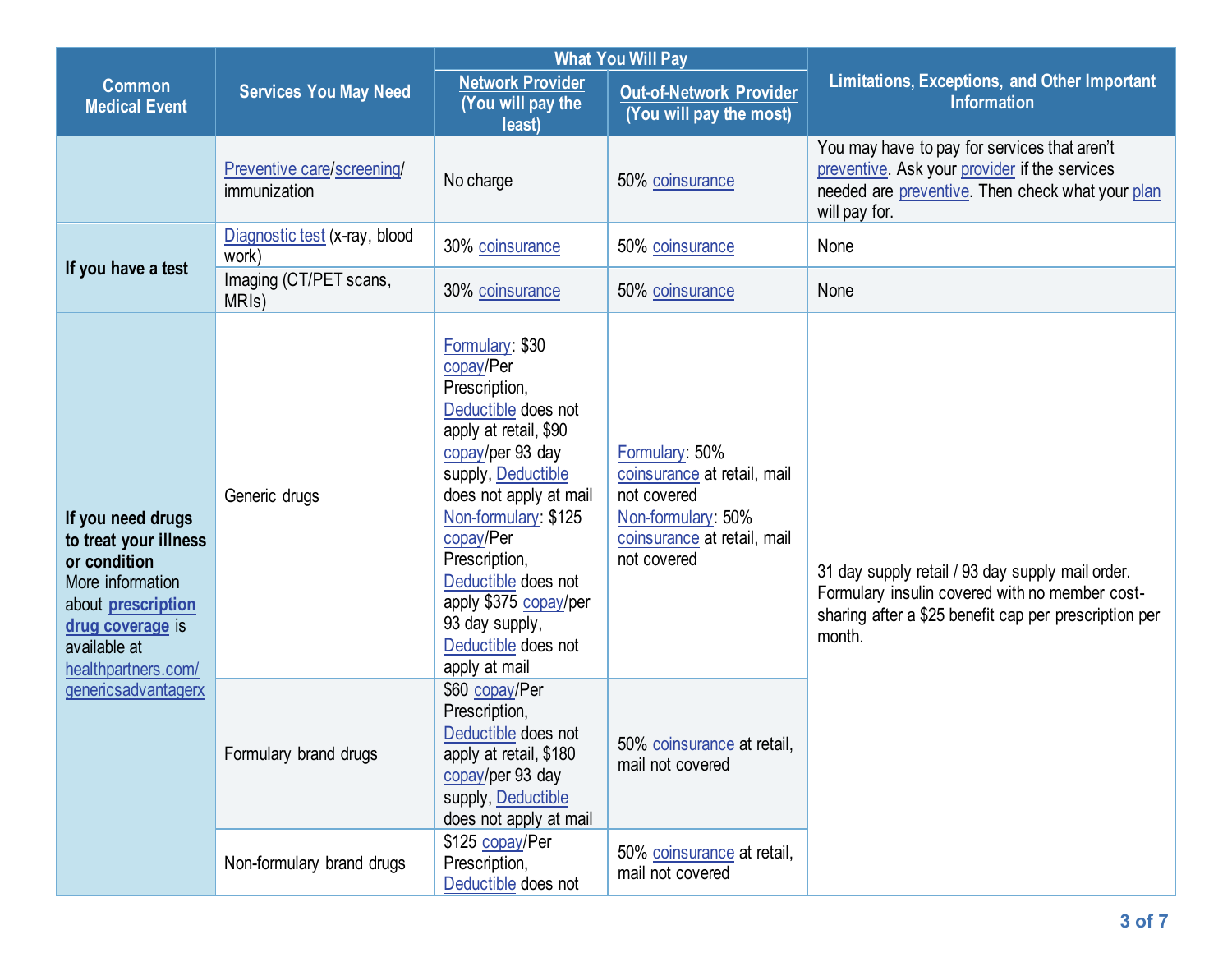|                                                        |                                                   |                                                                                            | <b>What You Will Pay</b>                                           |                                                                                                                                                                         |
|--------------------------------------------------------|---------------------------------------------------|--------------------------------------------------------------------------------------------|--------------------------------------------------------------------|-------------------------------------------------------------------------------------------------------------------------------------------------------------------------|
| <b>Common</b><br><b>Medical Event</b>                  | <b>Services You May Need</b>                      | <b>Network Provider</b><br>(You will pay the<br>least)                                     | Out-of-Network Provider<br>(You will pay the most)                 | <b>Limitations, Exceptions, and Other Important</b><br><b>Information</b>                                                                                               |
|                                                        |                                                   | apply at retail, \$375<br>copay/per 93 day<br>supply, Deductible<br>does not apply at mail |                                                                    |                                                                                                                                                                         |
|                                                        | <b>Specialty drugs</b>                            | 20% coinsurance                                                                            | Not covered                                                        | Specialty drugs are limited to drugs on the specialty<br>drug list and must be obtained from a designated<br>vendor. \$500 maximum copay per prescription per<br>month. |
| If you have<br>outpatient surgery                      | Facility fee (e.g., ambulatory<br>surgery center) | 30% coinsurance                                                                            | 50% coinsurance                                                    | None                                                                                                                                                                    |
|                                                        | Physician/surgeon fees                            | 30% coinsurance                                                                            | 50% coinsurance                                                    | None                                                                                                                                                                    |
| If you need<br>immediate medical<br>attention          | <b>Emergency room care</b>                        | 30% coinsurance                                                                            | 30% coinsurance                                                    | Out-of-network services apply to the in-network<br>deductible.                                                                                                          |
|                                                        | <b>Emergency medical</b><br>transportation        | 30% coinsurance                                                                            | 30% coinsurance                                                    | Out-of-network services apply to the in-network<br>deductible.                                                                                                          |
|                                                        | <b>Urgent care</b>                                | No Charge for the first<br>three visits and 30%<br>coinsurance thereafter                  | No Charge for the first<br>three and 30%<br>coinsurance thereafter | Out-of-Network services apply to the in-network<br>deductible.                                                                                                          |
| If you have a<br>hospital stay                         | Facility fee (e.g., hospital<br>room)             | 30% coinsurance                                                                            | 50% coinsurance                                                    | None                                                                                                                                                                    |
|                                                        | Physician/surgeon fees                            | 30% coinsurance                                                                            | 50% coinsurance                                                    | None                                                                                                                                                                    |
| If you need mental<br>health, behavioral<br>health, or | Outpatient services                               | No Charge for the first<br>three visits and 30%<br>coinsurance thereafter                  | 50% coinsurance                                                    |                                                                                                                                                                         |
| substance abuse<br>needs                               | Inpatient services                                | 30% coinsurance                                                                            | 50% coinsurance                                                    | None                                                                                                                                                                    |
| If you are pregnant                                    | Office visits                                     | No charge                                                                                  | 50% coinsurance                                                    | Depending on the type of services, a copayment,<br>coinsurance, or deductible may apply.                                                                                |
|                                                        | Childbirth/delivery<br>professional services      | 30% coinsurance                                                                            | 50% coinsurance                                                    | None                                                                                                                                                                    |
|                                                        | Childbirth/delivery facility<br>services          | 30% coinsurance                                                                            | 50% coinsurance                                                    | None                                                                                                                                                                    |
|                                                        | Home health care                                  | 30% coinsurance                                                                            | 50% coinsurance                                                    | None                                                                                                                                                                    |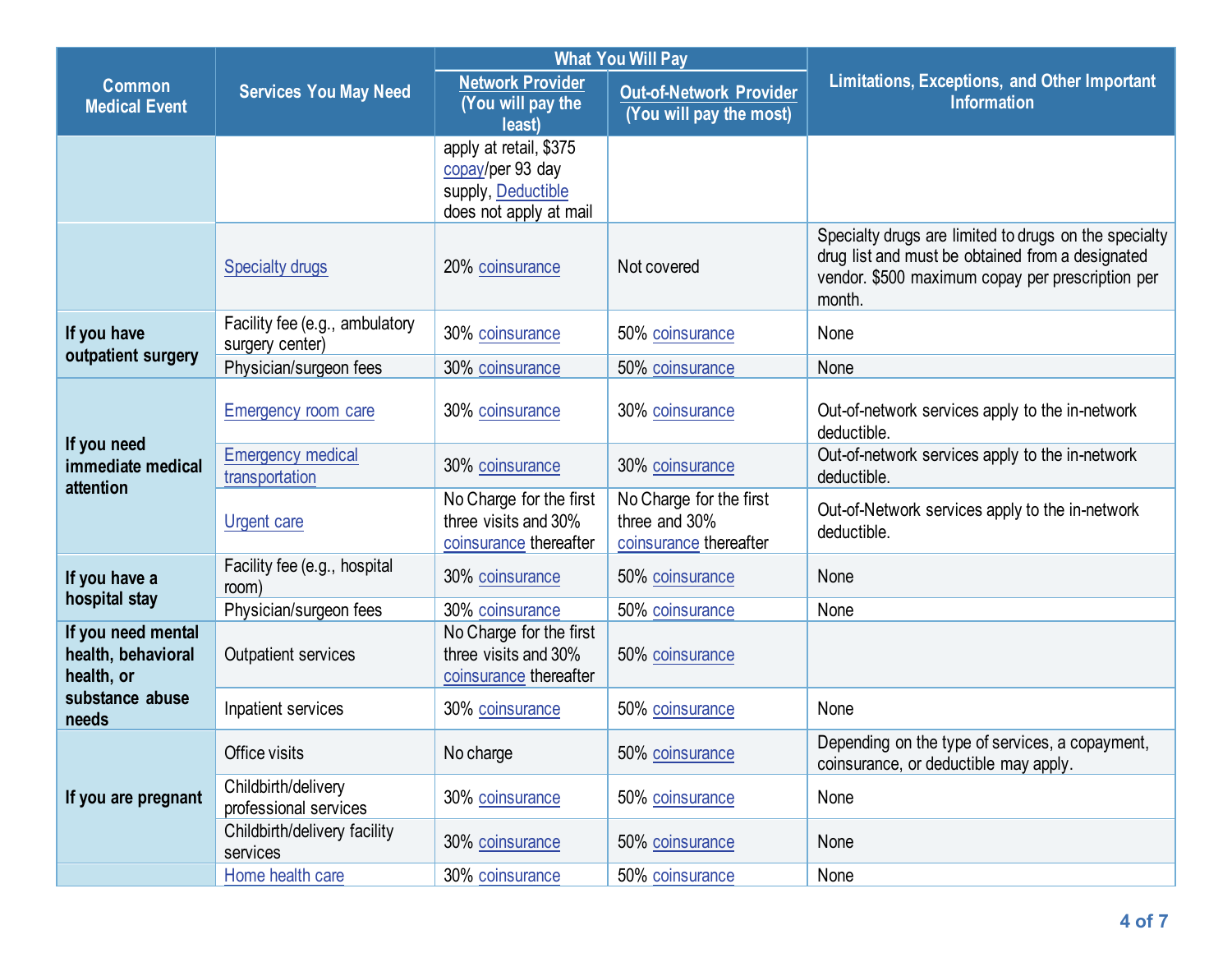|                                           |                                | <b>What You Will Pay</b>                               |                                                           |                                                                                                             |  |
|-------------------------------------------|--------------------------------|--------------------------------------------------------|-----------------------------------------------------------|-------------------------------------------------------------------------------------------------------------|--|
| <b>Common</b><br><b>Medical Event</b>     | <b>Services You May Need</b>   | <b>Network Provider</b><br>(You will pay the<br>least) | <b>Out-of-Network Provider</b><br>(You will pay the most) | Limitations, Exceptions, and Other Important<br><b>Information</b>                                          |  |
| If you need help                          | <b>Rehabilitation services</b> | 30% coinsurance                                        | 50% coinsurance                                           | None                                                                                                        |  |
| recovering or have                        | <b>Habilitation services</b>   | 30% coinsurance                                        | 50% coinsurance                                           | None                                                                                                        |  |
| other special                             | Skilled nursing care           | 30% coinsurance                                        | 50% coinsurance                                           | None                                                                                                        |  |
| health needs                              | Durable medical equipment      | 30% coinsurance                                        | 50% coinsurance                                           | None                                                                                                        |  |
|                                           | <b>Hospice services</b>        | 30% coinsurance                                        | 50% coinsurance                                           | 15 days per lifetime.                                                                                       |  |
|                                           | Children's eye exam            | No charge                                              | 50% coinsurance                                           | None                                                                                                        |  |
| If your child needs<br>dental or eye care | Children's glasses             | 30% coinsurance                                        | Not covered                                               | Limited to one pair of eyeglasses (lenses and<br>frames) or one pair of contact lenses per benefit<br>year. |  |
|                                           | Children's dental check-up     | No charge                                              | No charge                                                 | None                                                                                                        |  |

## **[Excluded Services](https://www.healthcare.gov/sbc-glossary/#excluded-services) & Other Covered Services:**

| Services Your Plan Generally Does NOT Cover (Check your policy or plan document for more information and a list of any other excluded services.) |                                                                             |                     |  |  |
|--------------------------------------------------------------------------------------------------------------------------------------------------|-----------------------------------------------------------------------------|---------------------|--|--|
| Acupuncture                                                                                                                                      | • Long-term care                                                            | • Routine foot care |  |  |
| $\bullet$ Cosmetic surgery with the exception of port wine<br>stain removal and reconstructive surgery                                           | • Non-emergency care when traveling outside the U.S. • Weight loss programs |                     |  |  |
| Other Covered Services (Limitations may apply to these services. This isn't a complete list. Please see your plan document.)                     |                                                                             |                     |  |  |
|                                                                                                                                                  |                                                                             |                     |  |  |

| Bariatric surgery<br>$\bullet$ | I care (Children)<br>$D$ ental | Private-duty nursing     |
|--------------------------------|--------------------------------|--------------------------|
| Chiropractic care<br>$\bullet$ | Infertility treatment          | Routine eye care (Adult) |

Your Rights to Continue Coverage: There are agencies that can help if you want to continue your coverage after it ends. The contact information for those agencies is: Your plan at 1-866-843-3461, the U.S. Department of Labor, Employee Benefits Security Administration at 1-866-444-EBSA (3272) or www.dol.gov/ebsa/healthreform, Iowa Insurance Division at 1-515-281-6348. Other coverage options may be available to you too, including buying individual insurance coverage through the Health Insurance [Marketplace.](https://www.healthcare.gov/sbc-glossary/#marketplace) For more information about the [Marketplace,](https://www.healthcare.gov/sbc-glossary/#marketplace) visit www.HealthCare.gov or call 1-800-318-2596.

Your Grievance an[d Appeals](https://www.healthcare.gov/sbc-glossary/#appeal) Rights: There are agencies that can help if you have a complaint against you[r plan](https://www.healthcare.gov/sbc-glossary/#plan) for a denial of [a claim.](https://www.healthcare.gov/sbc-glossary/#claim) This complaint is called a [grievance](https://www.healthcare.gov/sbc-glossary/#grievance) or [appeal.](https://www.healthcare.gov/sbc-glossary/#appeal) For more information about your rights, look at the explanation of benefits you will receive for that medical [claim.](https://www.healthcare.gov/sbc-glossary/#claim) You[r plan](https://www.healthcare.gov/sbc-glossary/#plan) documents also provide complete information to submit a [claim,](https://www.healthcare.gov/sbc-glossary/#claim) [appeal,](https://www.healthcare.gov/sbc-glossary/#appeal) or a [grievance](https://www.healthcare.gov/sbc-glossary/#grievance) for any reason to your [plan.](https://www.healthcare.gov/sbc-glossary/#plan) For more information about your rights, this notice, or assistance, contact: Your [plan](https://www.healthcare.gov/sbc-glossary/#plan) at 1-866-843-3461, the Department of Labor's Employee Benefits Security Administration at 1-866-444-EBSA (3272) or www.dol.gov/ebsa/healthreform or the Iowa Insurance Division at 1-515-281-6348.

## **Does this plan provide Minimum Essential Coverage? Yes**.

[Minimum Essential Coverage](https://www.healthcare.gov/sbc-glossary/#minimum-essential-coverage) generally includes [plan,](https://www.healthcare.gov/sbc-glossary/#plan) [health insurance](https://www.healthcare.gov/sbc-glossary/#health-insurance) available through the [Marketplace](https://www.healthcare.gov/sbc-glossary/#marketplace) or other individual market policies, Medicare, Medicaid, CHIP, TRICARE, and certain other coverage. If you are eligible for certain types of [Minimum Essential Coverage,](https://www.healthcare.gov/sbc-glossary/#minimum-essential-coverage) you may not be eligible for the premium [tax credit.](https://www.healthcare.gov/sbc-glossary/#premium-tax-credits)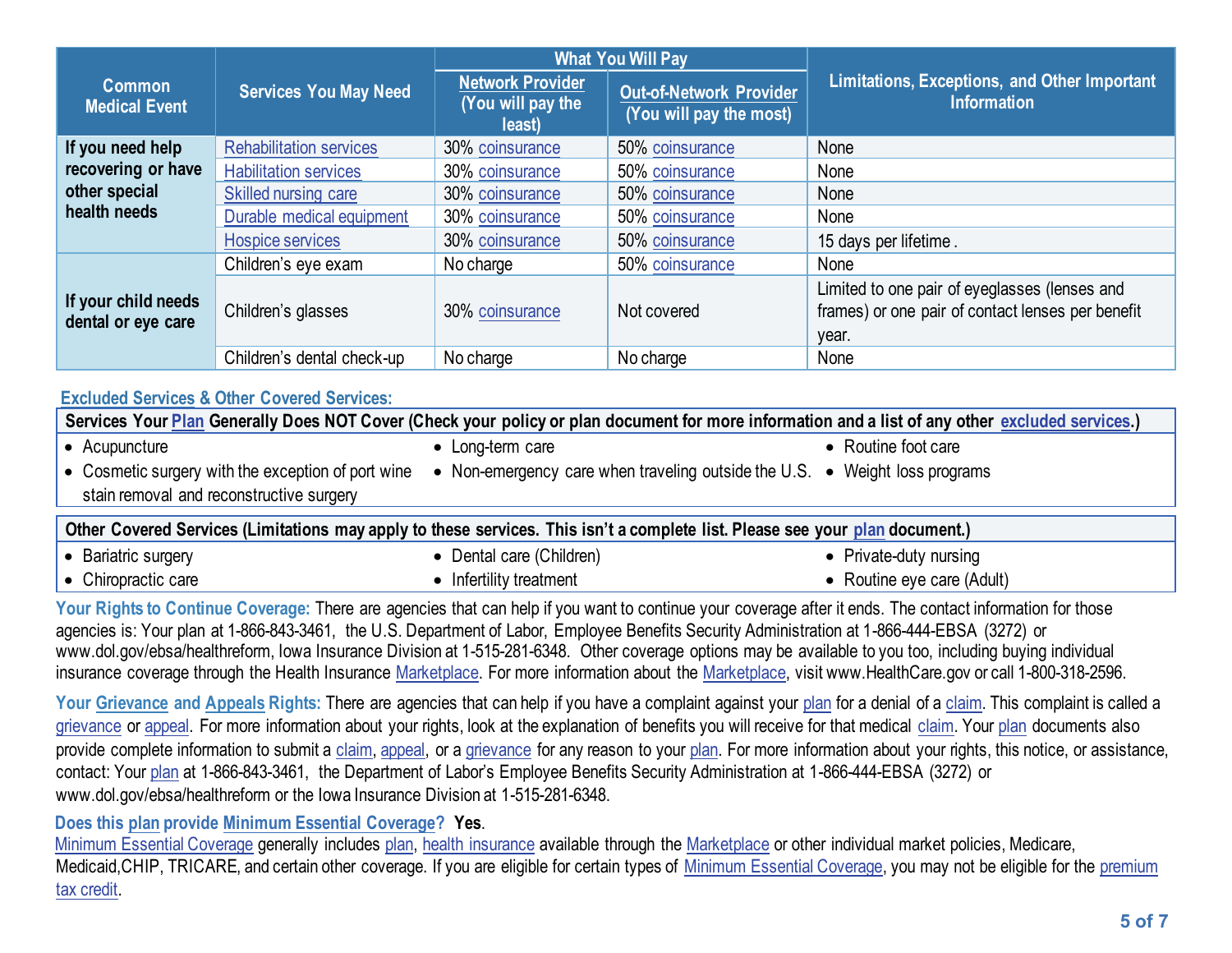## **Does this plan meet Minimum Value Standards? Yes.**

If your [plan](https://www.healthcare.gov/sbc-glossary/#plan) doesn't meet the [Minimum Value Standards,](https://www.healthcare.gov/sbc-glossary/#minimum-value-standard) you may be eligible for [a premium tax credit](https://www.healthcare.gov/sbc-glossary/#premium-tax-credits) to help you pay for a plan through the [Marketplace.](https://www.healthcare.gov/sbc-glossary/#marketplace)

**Language Access Services:**

Spanish (Español): Para obtener asistencia en Español, llame al 1-866-398-9119.

Tagalog (Tagalog): Kung kailangan ninyo ang tulong sa Tagalog tumawag sa 1-866-843-3461.

Chinese ( $\dot{\mathbf{\Psi}}$  ): **的某些事件, 第一个字 计这**个码1-866-843-3461.

Navajo (Dine): Dinek'ehgo shika at'ohwol ninisingo, kwiijigo holne' 1-866-843-3461.

––––––––––––––––––––––*To see examples of how thi[s plan](https://www.healthcare.gov/sbc-glossary/#plan) might cover costs for a sample medical situation, see the next section.–––––––––––*–––––––––––